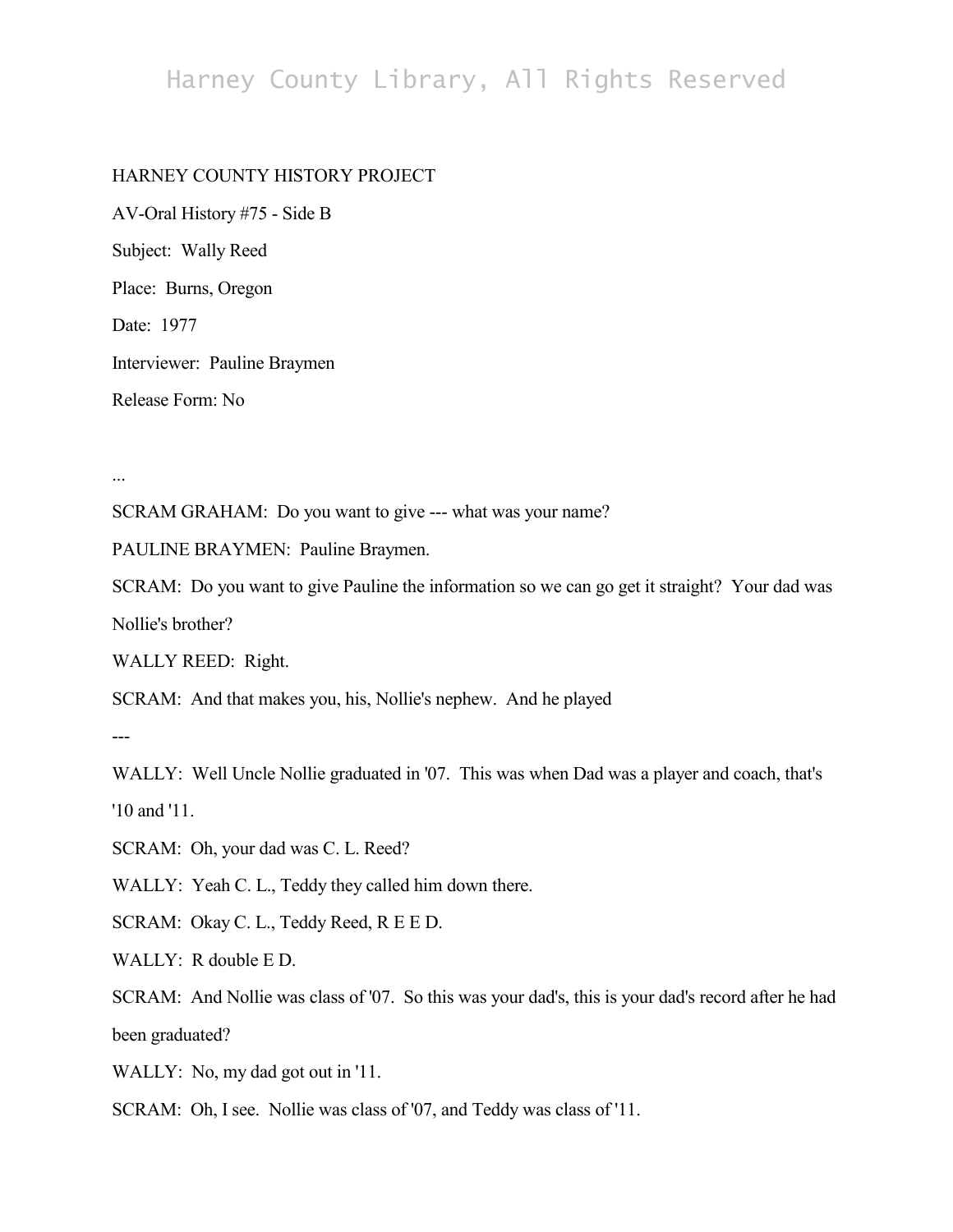PAULINE: Class of '11.

WALLY: Dad started --- that would be ---

SCRAM: So he was, was he playing and coaching his senior year?

WALLY: His senior year.

SCRAM: '10 and '11. Now is Nollie still alive?

WALLY: No.

SCRAM: Your dad? Okay. Oh, I see. This is the official score book for the season, that's what this is. This is what I was saying. See, in a lot of this time the classes would play against each other, and orange was --- had been the color all the time for the Oregon State, had been known as the Orangemen, since the turn of the century. And then the shade of the sweater in which it went normally, was identified by the class they were in.

PAULINE: By the classes.

SCRAM: The sophomores versus the juniors, and the seniors the freshman.

WALLY: You got the keys to the car?

SCRAM: Yeah. Then they would --- kind of have an elimination, okay the finals --- the inter-class series ---

WALLY: There's some in there where they played Willamette? I believe, in Portland?

SCRAM: Yeah, well then they --- see they played the pre-season

---

WALLY: Washington State there, I believe.

SCRAM: They played pre-season, and the last one was the 13th of January. Then that same day evidently, they played --- they played, OAC beat Albany 41 to 10. And then they went into their season, but after they ---

WALLY: May I have that one picture; I want to rub it into University of Oregon over here a little bit.

SCRAM: Yeah, that first one --- See this goes on now, they're into the --- of a freshman refers to the HMA. No idea, we'll have to look that up. But the place was in Corvallis, and the time keeper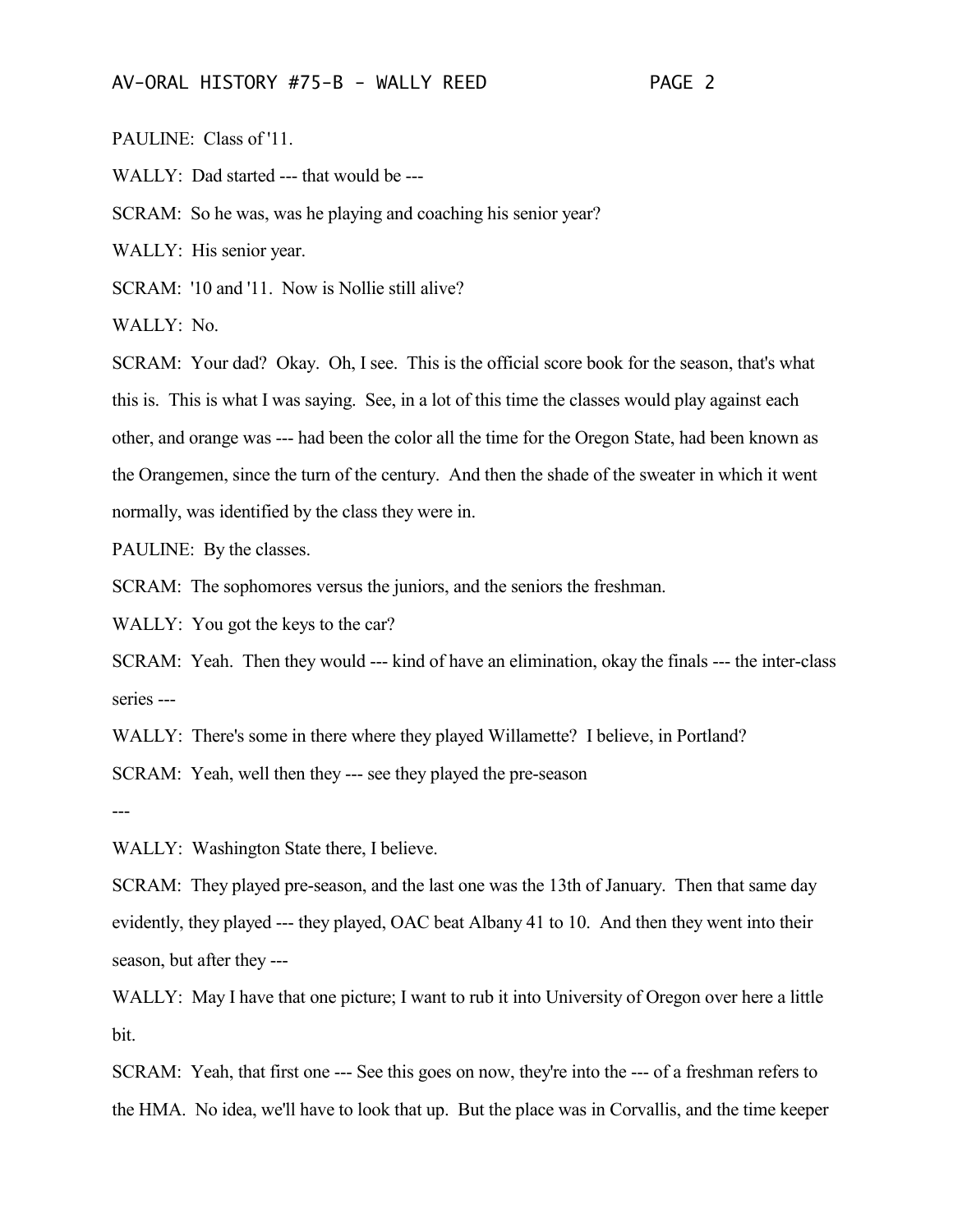was so and so, and the scorer --- Reed was the referee; maybe he was coach and referee. Maybe that had something to do with this.

PAULINE: It might have helped.

SCRAM: OAC versus Portage. I haven't the slightest notion. They didn't score a point. Oh, yes they did. Let's see, final score

--- we may have lost. We did, 14 to 22. Don't show that.

WALLY: I want you to see that Del.

SCRAM: All right, here is Willamette.

MAN: Hey Wittrock, who was Winlock?

SCRAM: That's north of Castle Rock, Washington. That's the Winlock A. C. That's the egg capitol of the world. (Laughter) True story. It's on the Great Northern. Willamette University evidently beat them 25 --- oh no, wait a minute, 2, 4, 6 --- 25 to 15 maybe?

WALLY: I'll tell you what, if you do believe this score Craig, this group here will take up a collection for your athletic fund.

SCRAM: They beat Albany 24 to 10 that was February 11, 1911. The ... was infested with two Weatherfords. What can be the results? The Weatherfords are still very large. Well, we have Weatherford Hall on the campus. They were evidently playing for

--- No, they don't show, oh, they must have been the spectators. There's a Dement --- put them in the same spot. Let's see, beat Albany College 24 to 10. You have that one.

WALLY: Maze that's in there, he was a colonel of the field that I got discharged from. I didn't know him that well.

SCRAM: I'll be darned! Beat Willamette the next time 28 to 21. The referee was Kecks, that's probably Chief Keck down from Astoria.

WALLY: He had a --- they had a motel and service station there in...

SCRAM: He's still alive, and still in Seaside.

WALLY: Is he? God, he'd be 80 years or something, he'd be damned near 90.

SCRAM: Yeah, he is. All right, beat Washington State, March 1st. One of the scores being ---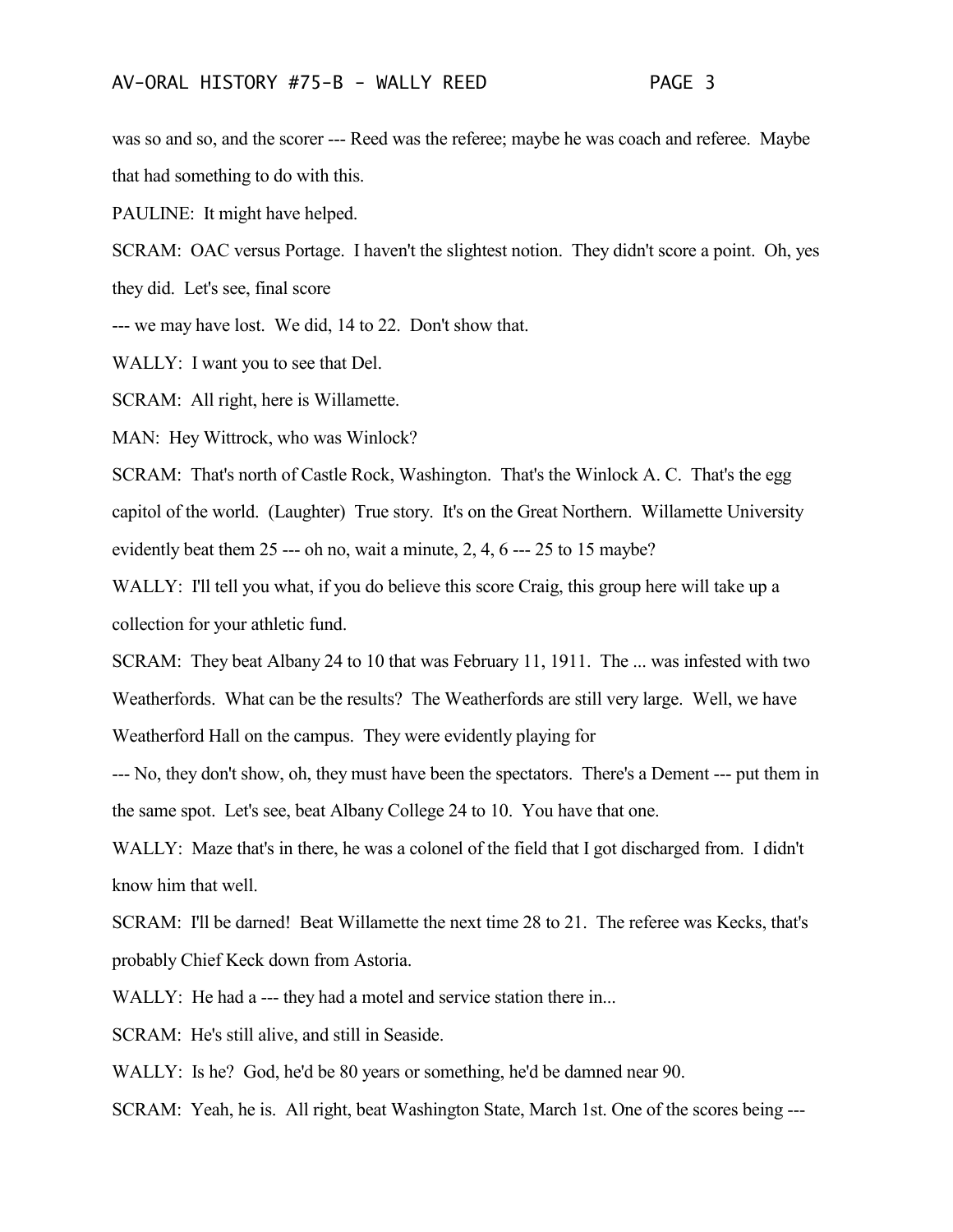This must have been at Pullman. No, place was Corvallis, but the score was some guy by the name of Bohler, B O H L E R.

WALLY: I haven't any idea. My dad's told me about them but I can't ---

SCRAM: Go ahead and put that down because that Bohler, Bohler Gym at Pullman is named after

this guy at Washington State.

PAULINE: The which gym now?

SCRAM: Bohler, B O H L E R at Washington State. And the Beavers survived 33 to 9.

WALLY: Ungodly ... aren't they?

SCRAM: Well Keck looks like he made 22, no he couldn't --- well I guess he did, or is that two

baskets, two baskets I guess. The first half and second half.

WALLY: Isn't this your final scoring deal here --- the points?

SCRAM: Yeah, yeah, 33 to 9. Maybe the end of the year.

PAULINE: Well now when did you, was that Corvallis or Washington

---

SCRAM: That was at Corvallis.

PAULINE: But Washington State beat ---

SCRAM: No, Oregon State --- he switched.

PAULINE: Oh, okay.

SCRAM: Normally back here...

PAULINE: Yeah, that's what ---

SCRAM: This was Washington State, and Oregon Agricultural College, and you might say a couple of other --- well, Reed is playing, but a couple of other long time familiar names in Oregon are Walter Keck from Astoria, and one of the Dements, D E M E N T S, plural, one of the Dements, probably from Coquille.

WALLY: I don't know what all of those things are, I just...

SCRAM: Of particular interest to me, the alumni director, there was a game played January 7, 1911.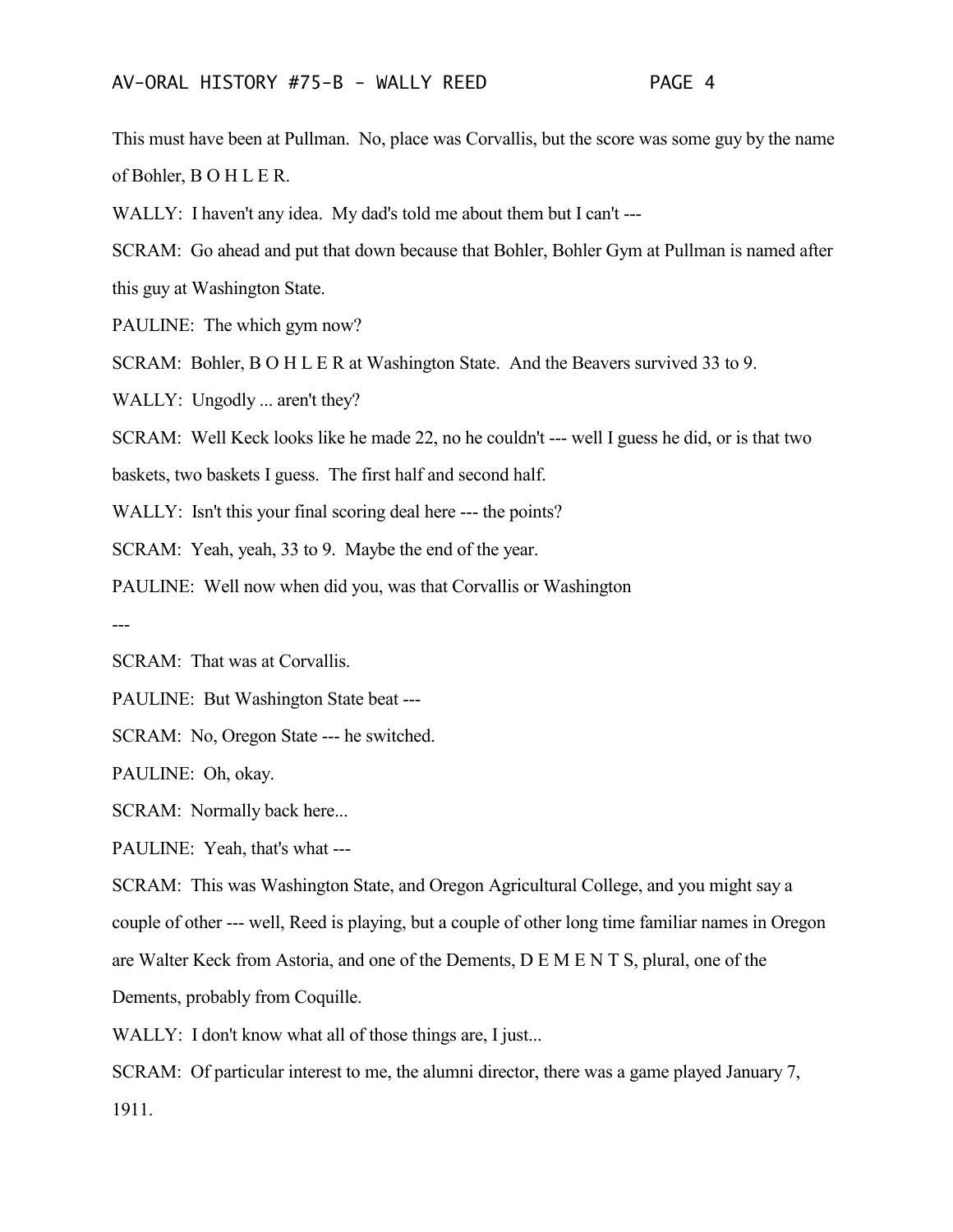PAULINE: Why don't you...

SCRAM: Of particular interest to me, Scram Graham, the current alumni director at Oregon State, was the OAC game played January 7, 1911, against the alumni. And you can guess who won; otherwise I wouldn't be talking about it. The alumni 30 to 26. Some of the people --- some of the names that played for the alumni were people like Hayes, Rupper, Tripp, Reinhart, Cate, Swann, S W A N N. As I remember he was a lawyer in later life in Albany. I think he held the Pacific Coast Pole Vault Championship with a bamboo pole, I'm sure at eleven feet, zero inches. On the basketball championship team of which year? Of '10 and '11? This one?

WALLY: Yeah, '10 and '11, I believe.

PAULINE: Now, I didn't catch all that. What ---

WALLY: Well --- I don't remember what Hamilton's name was. Is Mary Hamilton's uncle?

SCRAM: We'll just say about this same time there were three boys from Bend who were on the ---

I mean Burns, on the championship basketball team.

WALLY: There was three of them on it.

SCRAM: Two of the three played baseball?

WALLY: Right.

SCRAM: I think that's right. And of those three, two of them played baseball.

MAN: Pauline, want some coffee?

PAULINE: Yes, please. Thank you.

MAN: How about you, Wally?

WALLY: You might heat it up a little bit, please. Thank you. The baseball team were northwest champions. My dad was third base, and Horton was second, or shortstop I --- And Dad also pitched on that ball club.

SCRAM: All right now, he was from --- your dad was from Burns?

WALLY: Yeah.

SCRAM: Okay, these are the two baseball players, are Reed ---

PAULINE: What was his first name? What was Horton's first name?